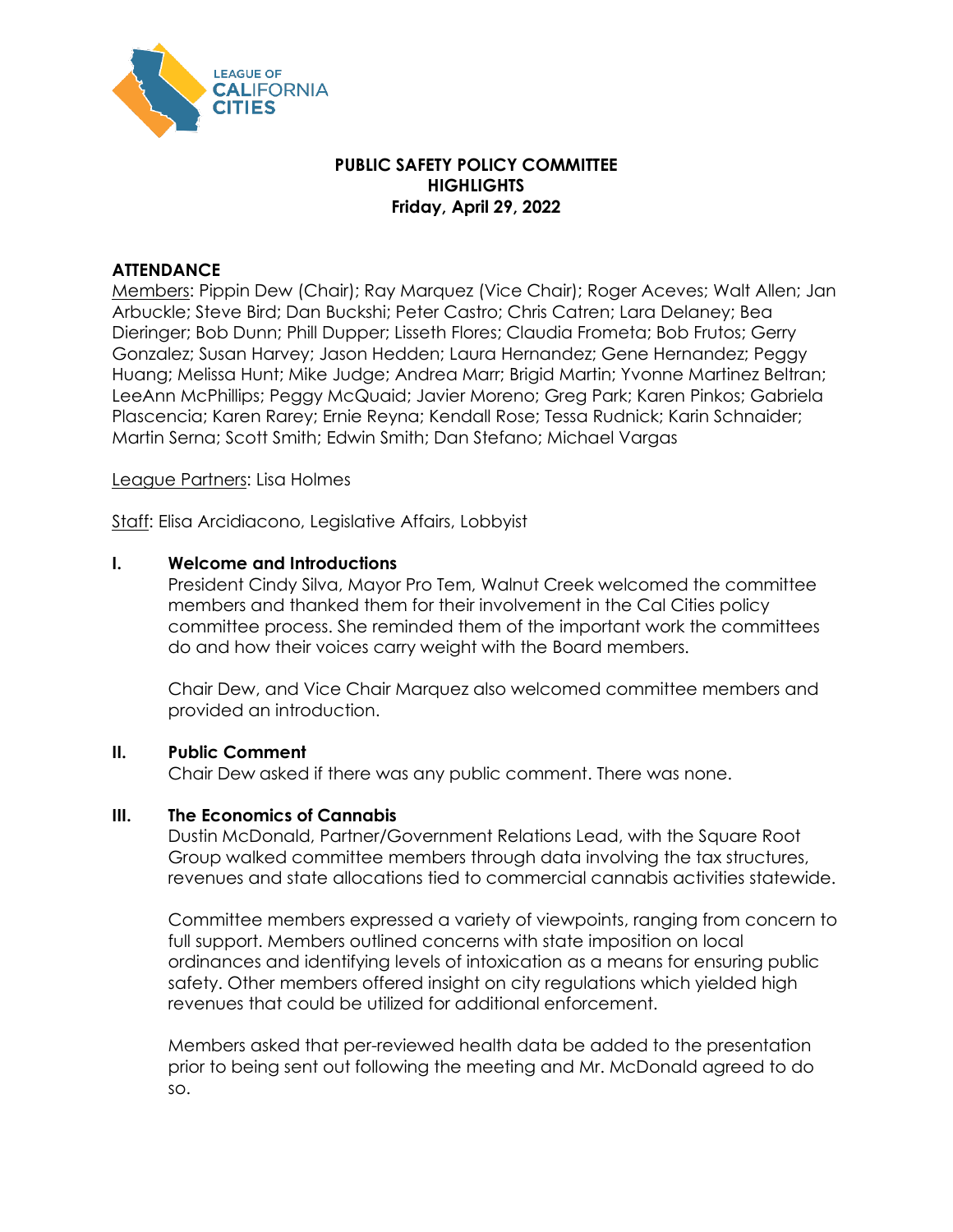## **IV. General Briefing**

In accordance with the customary practice of convening all policy committee members for a general briefing prior to the start of policy committee meetings, the Cal Cities advocacy team compiled a General Briefing Document, which includes the latest on legislative and budgetary matters affecting cities.

## **V. Legislative Agenda**

Elisa Arcidiacono presented the committee with [SB 1326 \(Caballero\),](https://ctweb.capitoltrack.com/public/search.aspx?id=ad485199-37cd-42cd-8217-d19b4d257119&session=21&s=sb%201326&t=bill) which would allow for the import and export of cannabis and cannabis products by authorizing the Governor to enter into an agreement to provide lawful interstate commerce.

Members discussed conflicts with Federal law and the implications of cherry picking which laws to follow. Members also discussed concerns with long-term health effects following cannabis use.

Members also expressed support for signing onto the bill, given the Federal government's lack of enforcement within states that have chosen to regulate cannabis.

A motion was brought forward to oppose the measure. The motion was approved 29-9.

Chair Dew then brought forward a motion to add to the agenda the Behavioral Health policy that had just been approved by the Community Services Committee. The motion was approved 31-3.

Additionally, Chair Dew brought forward a motion to endorse the policy and recommend support to the Board of Directors. The motion was approved 30-3.

## **VI. Legislative Update**

Ms. Arcidiacono provided an update on Cal Cities efforts on addressing Proposition 47 concerns, following the failure of [AB 1599 \(Kiley\).](https://ctweb.capitoltrack.com/public/search.aspx?id=ad485199-37cd-42cd-8217-d19b4d257119&session=21&s=ab%201599&t=bill) She also provided updates on Cal cities opposition to [SB 1186 \(Wiener\),](https://ctweb.capitoltrack.com/public/search.aspx?id=ad485199-37cd-42cd-8217-d19b4d257119&session=21&s=sb%201186&t=bill) which would infringe on local decision-making authority relating to the delivery of medicinal cannabis. Additionally, Ms. Arcidiacono discussed support for emergency management legislation aimed at reducing patient offload delays for first responders and increasing mutual aid statewide.

Finally, Ms. Arcidiacono provided an update on **SB 1338 (Umberg)** otherwise known as CARE Court, which is meant to serve our most highly acute mental health populations. The update also included a variety of mental health bills being sponsored by the Big City Mayors Coalition which are aimed at improving behavioral health service provision and outcomes.